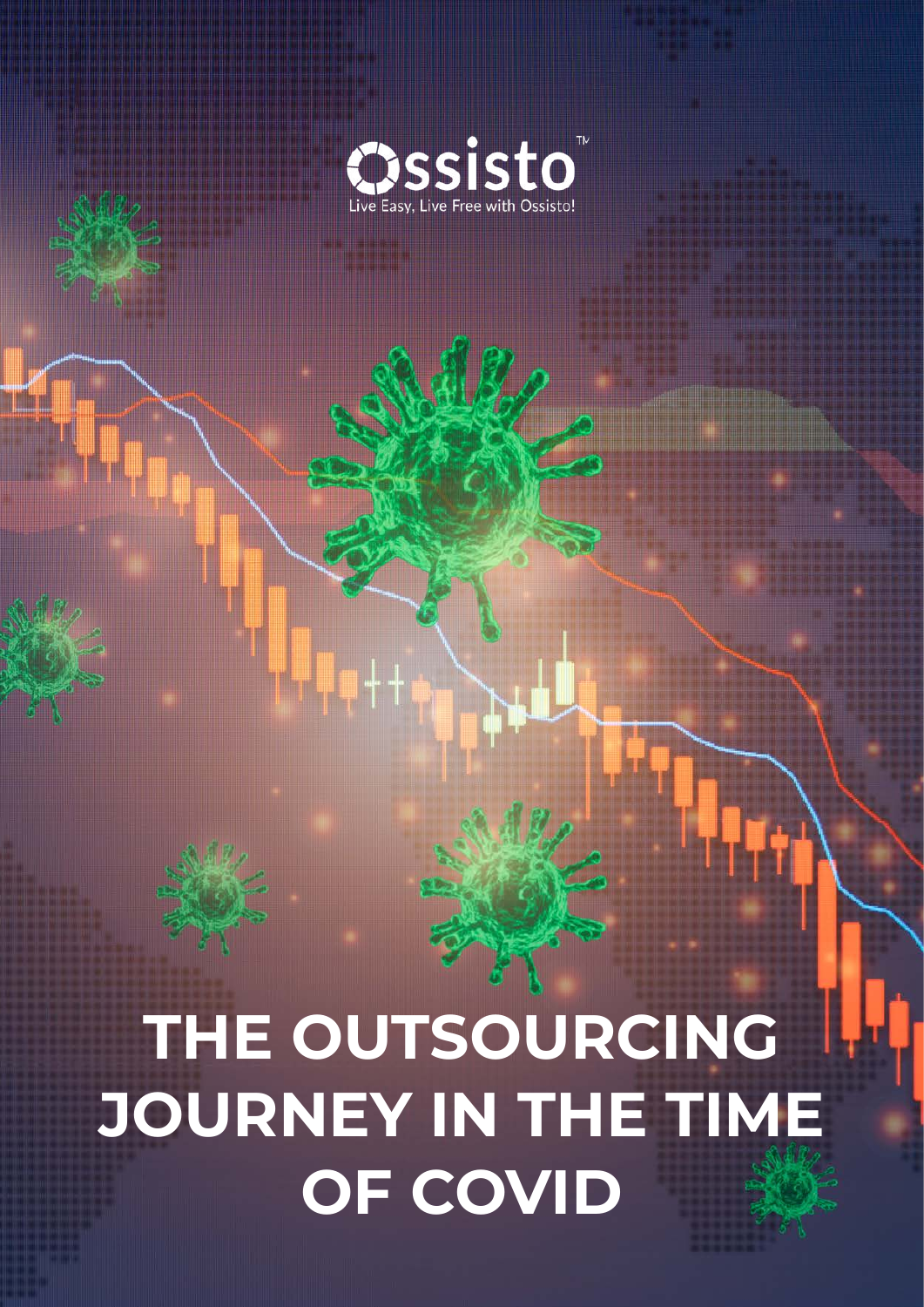

# **Table of Contents**

É

 $\overline{\phantom{0}}$ 

| The Impact of Economic Recession on Outsourcing Business4  |
|------------------------------------------------------------|
|                                                            |
| • How W type recession might affect Outsourcing Industry?6 |
|                                                            |
| · How V type recession might affect Outsourcing Industry?7 |
| $\bullet$                                                  |
| • How U type recession might affect Outsourcing Industry?9 |
|                                                            |
|                                                            |
|                                                            |
|                                                            |
|                                                            |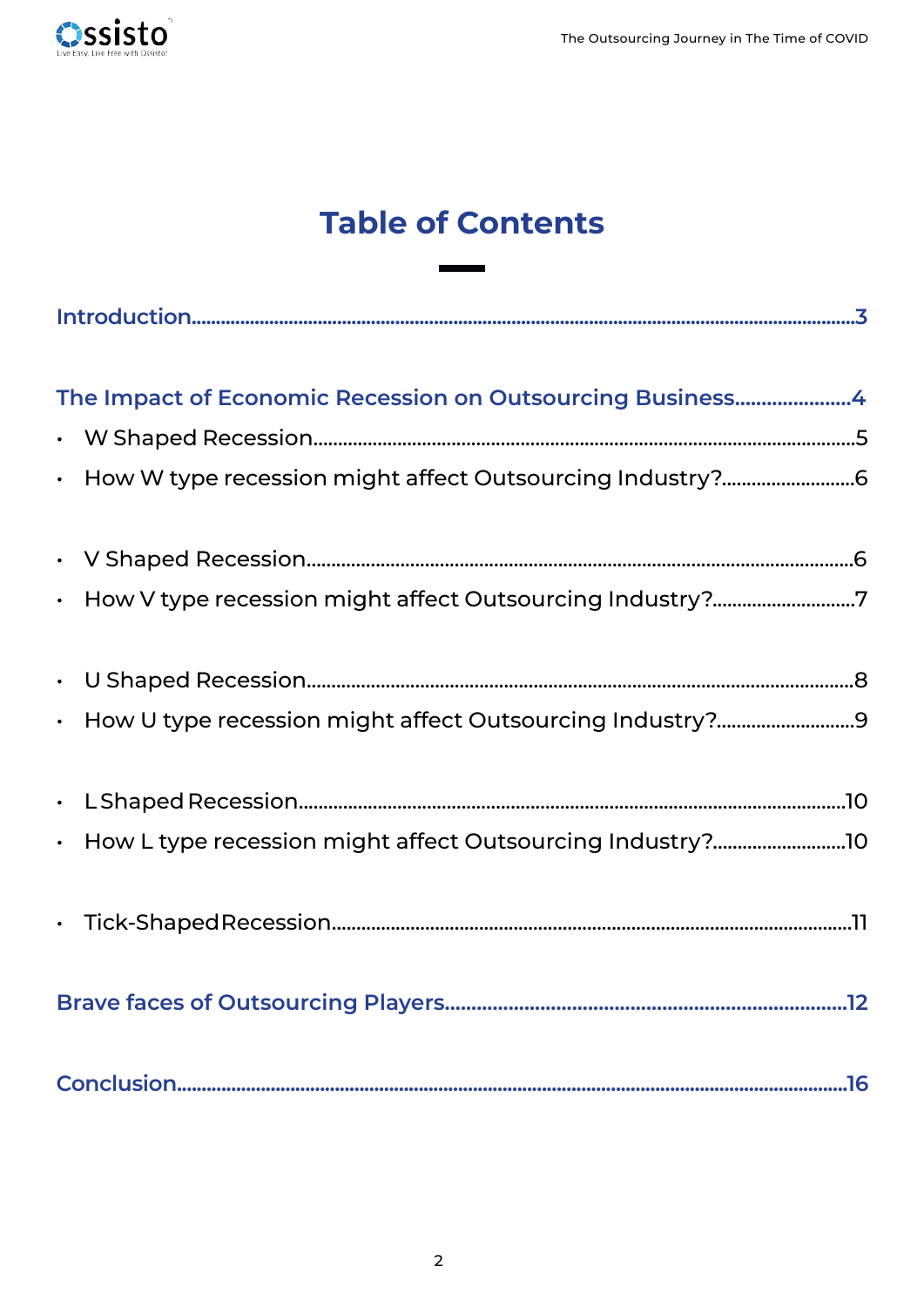<span id="page-2-0"></span>

# **Introduction**

Many developing economies have their backbone supported by an industry called 'Outsourcing'. But who would have imagined the biggest nightmare would shape up in the form of spiked Covid-19 microorganism and its acts would haunt the dreams of many working in this industry. The wave of flu will be soon flattened with careful measures taken by the world leaders. But the question here is, will the outsourcing industry survive post Covid? This Ossisto Whitepaper will give you insights on what can be expected based on various suggestions and expert studies.

Someone has rightly said, "Those who do not learn history is doomed to repeat it." True that. It is wise to check what happened to the outsourcing industry during the past recession times in the history. The impact of an economic slowdown has definitely given the subject matter experts in this industry to review and revise its old way of operating. So, to determine what an outsourcing

business can expect post Covid period, a careful dissection of economic policies and conditions should also be done. With a hope to understand the Covid consequences better, Ossisto professionals have stitched together various facts, reasoning, studies and reports together. Have a meaningful read.

#### **Covid-19 Pandemic**

The 2019–20 Coronavirus pandemic is an ongoing pandemic of Coronavirus disease 2019 (COVID-19) caused by severe acute respiratory syndrome Coronavirus 2 (SARS-CoV-2). The outbreak was identified in Wuhan, China, in December 2019, declared to be a Public Health Emergency of International Concern on 30 January 2020, and recognized as a pandemic by the World Health Organization on 11 March 2020. As of 17 April 2020, more than 2.16 million cases of COVID-19 have been reported in 210 countries and territories, resulting in more than 145,000 deaths. More than 550,000 people have recovered, although there may be a possibility of relapse or re-infection. The deaths per diagnosed cases vary significantly between countries.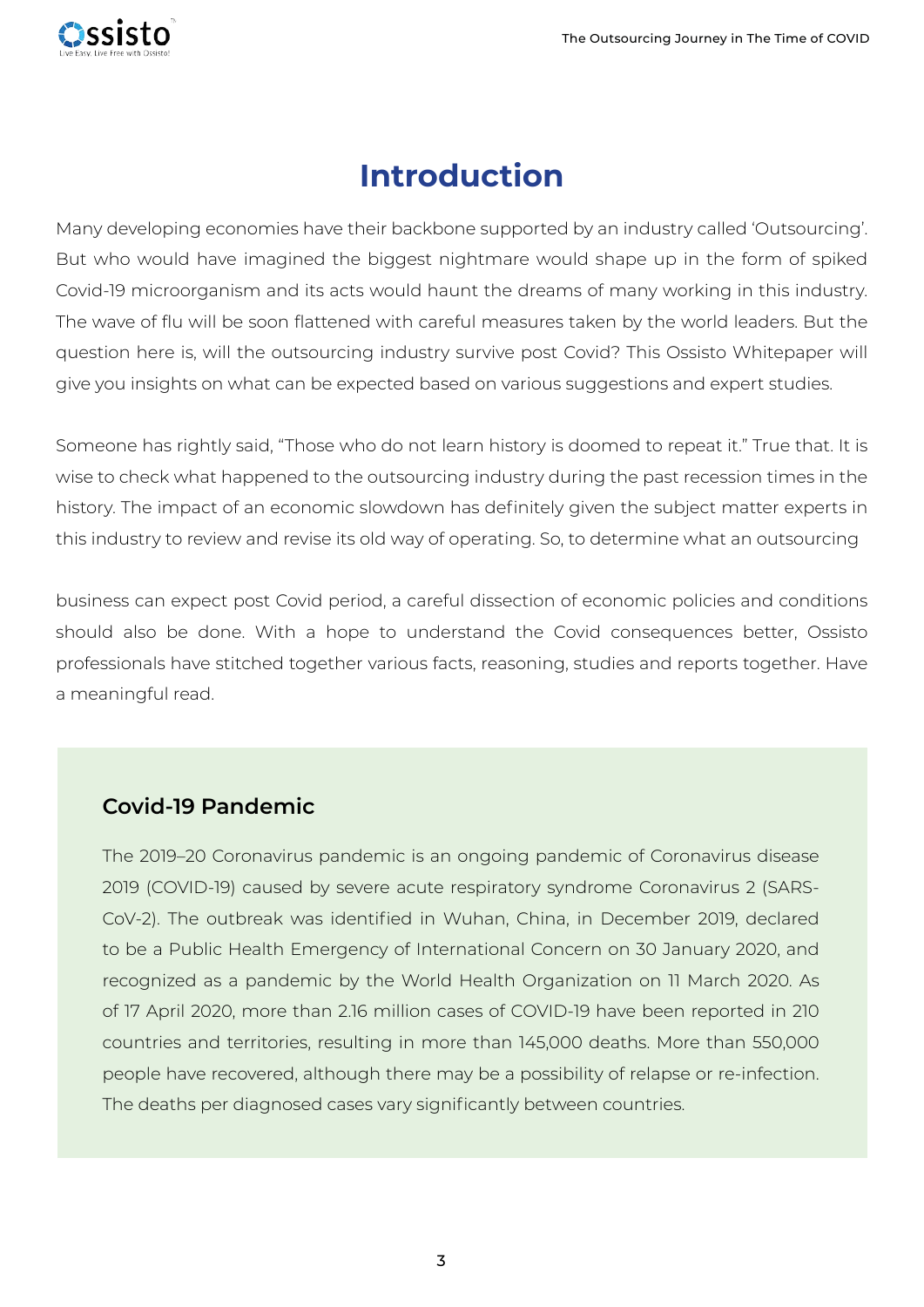<span id="page-3-0"></span>

## **The Impact of Economic Recession on Outsourcing Business**



It is said that in 1981, the term 'outsourcing' was coined for the act of involving an external individual/ team or a company in developing nation by big companies in developed nation as a strategy to have the less important tasks done cost effectively. Today, there are 4 major types of outsourcing – professional outsourcing, IT outsourcing, manufacturing outsourcing and project outsourcing. And from US alone, 300,000 jobs get outsourced every year. Perhaps, the US president Donald Trump's efforts to bring back the American jobs to its own people have affected bit on the overall numbers. In the past, political and economical policies revised by various countries have affected the outsourcing workflow. Adding to the chaos are factors such as W, V, L, U or Tick shaped recessions. Don't get worried about the terms, these economic concepts are not so complicated and these are just types of recessions.

The Cambridge dictionary defines recession as a period when the economy of a country is not successful and conditions for business are bad.' Economists' world over studies recessions carefully to model the resulting hit. Now coming back to the W, V, U, L and Tick shaped recessions, here is the simplest explanation.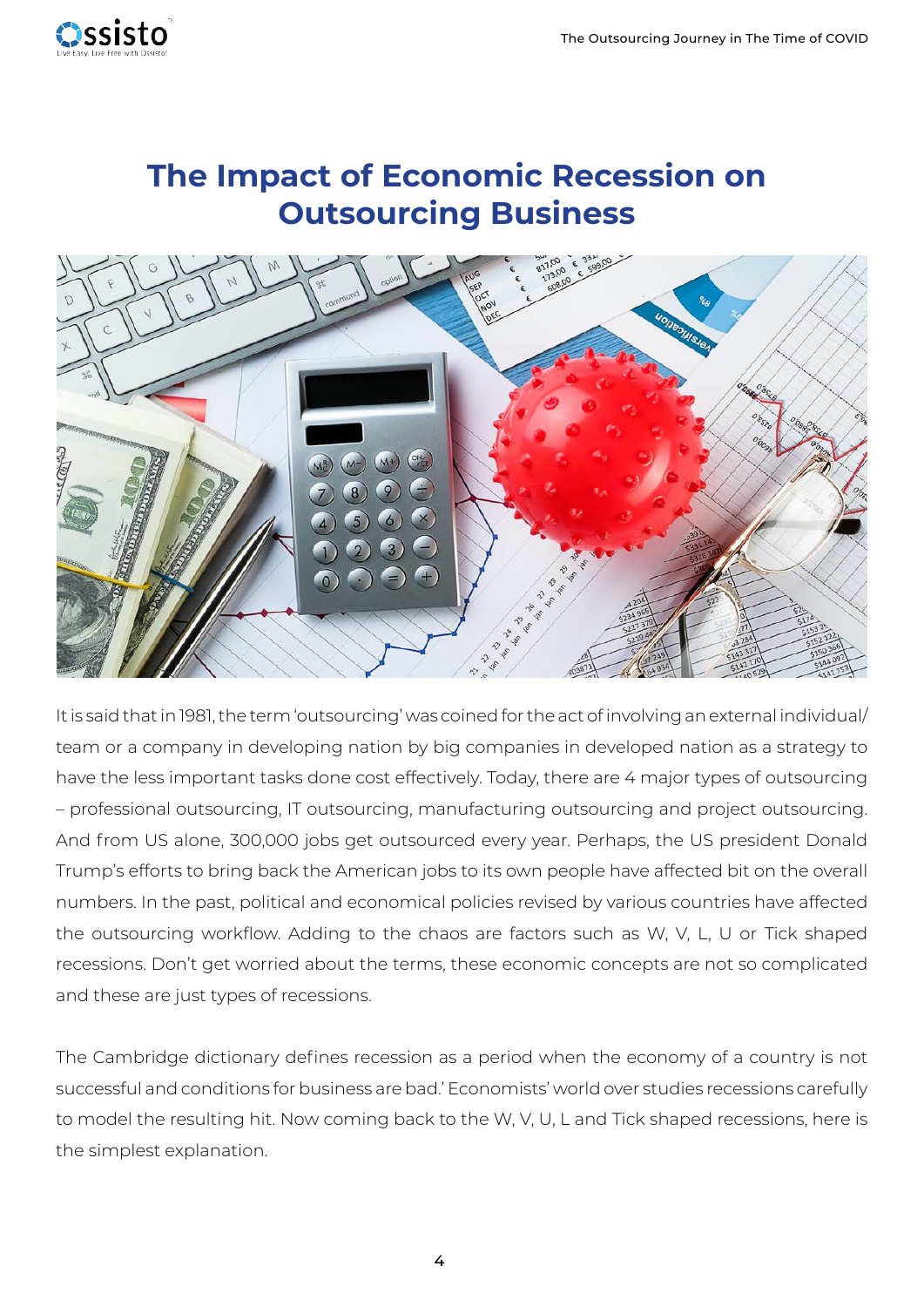<span id="page-4-0"></span>

#### **W Shaped Recession**

W indicates a double dip recession. That is one recession after recovering from another. The last double recession the United States of America faced was in 1980s, so it hasn't affected outsourcing largely as it was just in the mushrooming stage.

However, many economists with one accord says post Covid-19, the world will be witnessing a double dip recession. In a detailed blog titled 'Prepare for a 2020 double dip depression' Jeremy Blum, a former credit manager of a mid-sized publicly traded bank explains thoroughly in accordance with the title. Though he is not an economist, some of his reasoning is worth giving attention to. Here is the gist:

With many countries declaring lockdowns, the global economy has entered into a recession phase. Once the restrictions and lockdowns are lifted, every business will be anxious and enthusiastic to make a comeback just to realize that the damage caused by Covid is irreparable. Hence, the world will experience a second dip. This is tricky, because during this brief period, investors might get tricked in getting back in too early.

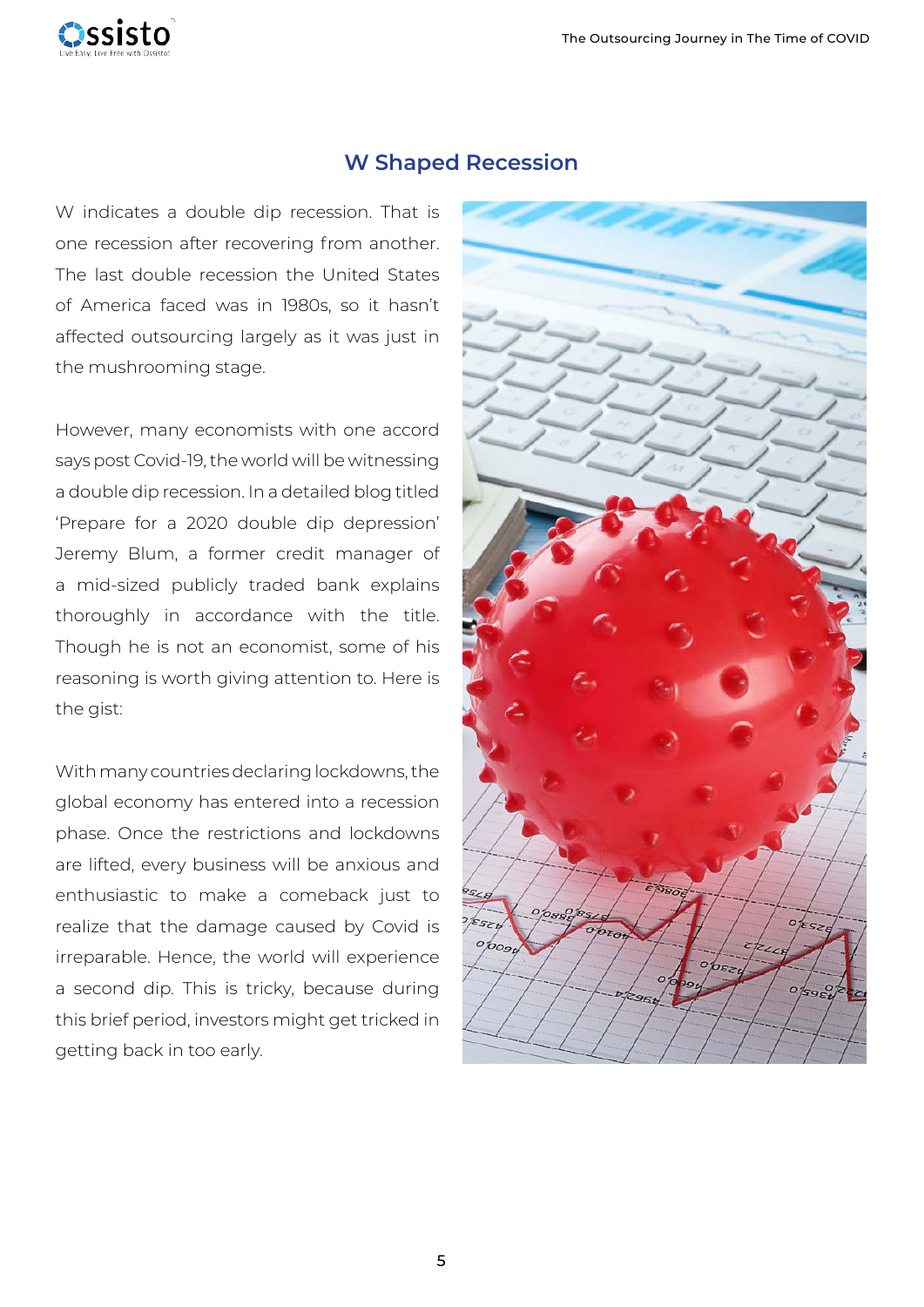#### <span id="page-5-0"></span>**How W type recession might affect Outsourcing Industry?**

Though many of us do not want to utter the 'R' word, clearly the economy is dipping. As far as outsourcing is concerned 2 things can happen. Either, there will be a great demand or a dip. \*\*these are clearly probabilities, chances and the speculations which might come true.

#### **Demand**

Demand because businesses would want to look out for cost effective solutions and cut down on in-house resources in the second half of the year 2020. More companies will look out for experts who can complete tasks faster and gain a competitive cutting edge.

## **Dip**

The dip because chances are that many businesses would shut down. Statistics suggest in this direction. Vulnerable industries such as travel, tourism, hospitality and manufacturing are causing domino effects. The subject matter experts and freelancers in this field and outsourcing agencies dealing with these industry accounts are all in trouble.

## **V Shaped Recession**

In the early April 2020, business newspaper headlines were 'Economists give up hope for V-shaped recovery', 'Forget the V-shaped recovery', 'Hopes of a V-shaped recovery is failing', etc. What does it indicate? Is V-shaped recession, the one with the least impact? To be truth spoken, any recession is bad. 'V' indicates, a sharp deceleration in economic growth is followed by a sharp acceleration. An Economy can recover fast post a V shaped recession. To State an example, there is nothing else perfect than 1953 recession in the United States. If you look into the history, the US economy was booming in 1950s, but the Federal Reserve System miscalculated it to be inflation and raised the interest rates. This resulted in pushing the economy into a deep recession. The recession ended in May 1954, making it one of the shortest recessions. Macroeconomic policies embraced by the government helped in leveling the curve faster than expected.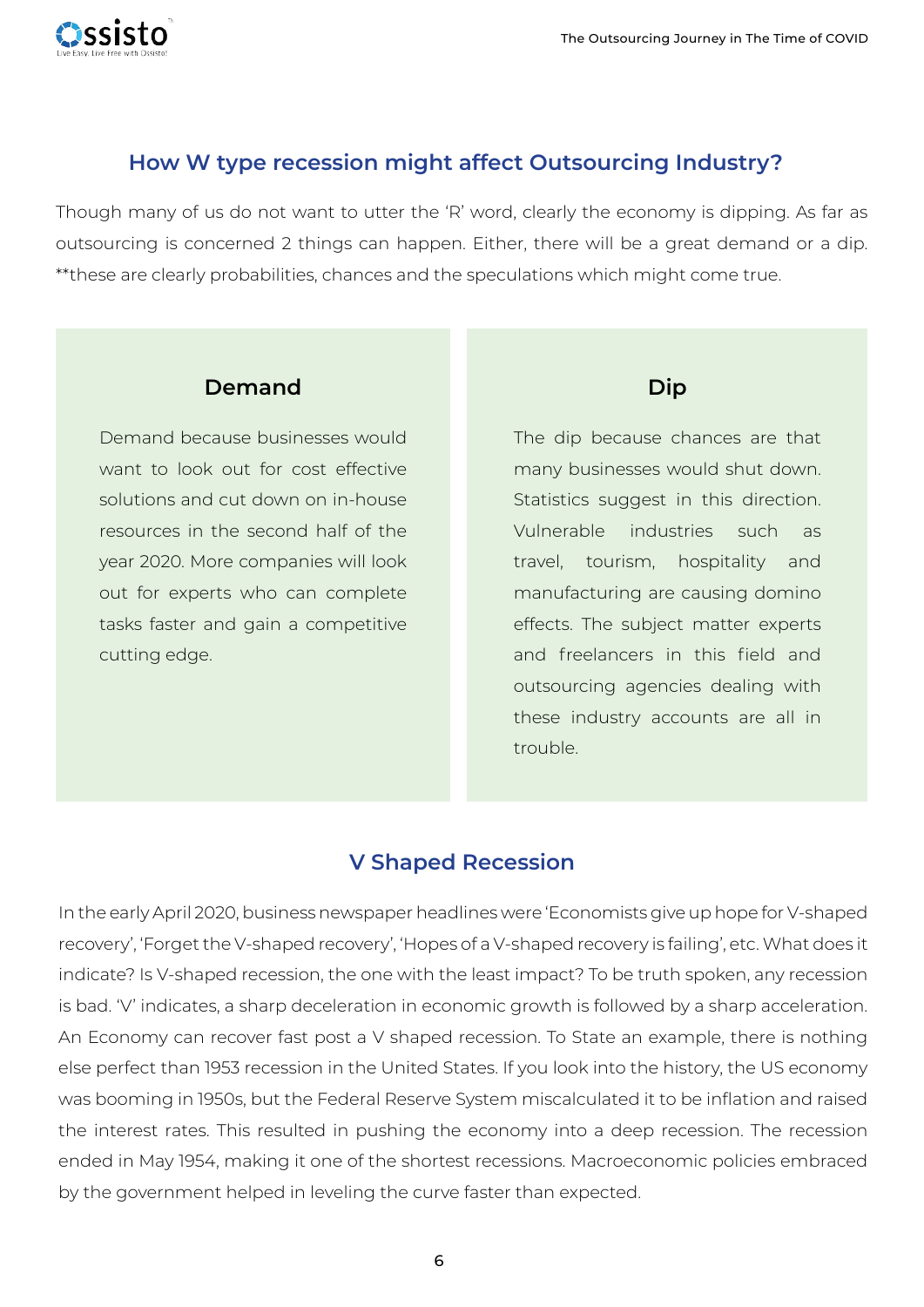<span id="page-6-0"></span>

Post Covid, can we expect 'V' shaped recession with a faster recovery rate? That is what the newspaper headlines indicated, 'Nope, we cannot'. The pandemic has

caused irreparable damages. A potential for quick comeback is not quite possible anytime soon and the experts are anticipating W shaped or L shaped recession, which lasts for years together. First, unlike any other reason, the trajectory of the recession is unpredictable because it is a disease. Second, no one knows when a vaccine will be successfully developed. Everything is bleak and unclear. Moreover, every calculation is dipping. Since the Wuhan lockdown in January, authorities recorded -18% changes in the MSCI World Index of Global Stocks and -1.022 changes in the US Treasury bond. The case is same in every part of the world.



#### **How V type recession might affect Outsourcing Industry?**

Outsourcing is a parasitic business; it depends on other businesses to flourish. When the financial results of businesses see a clear decline; growth and stability can only be achieved though deciding on reducing the budget. However, businesses might not opt for outsourcing to any Asian countries anytime soon, thinking of the productivity rate. Covid has caused crack in all the 5 dimensions of the Globalization – Economics, Politics, Technology, Environment and Culture. The gap will exist for a long time to come.

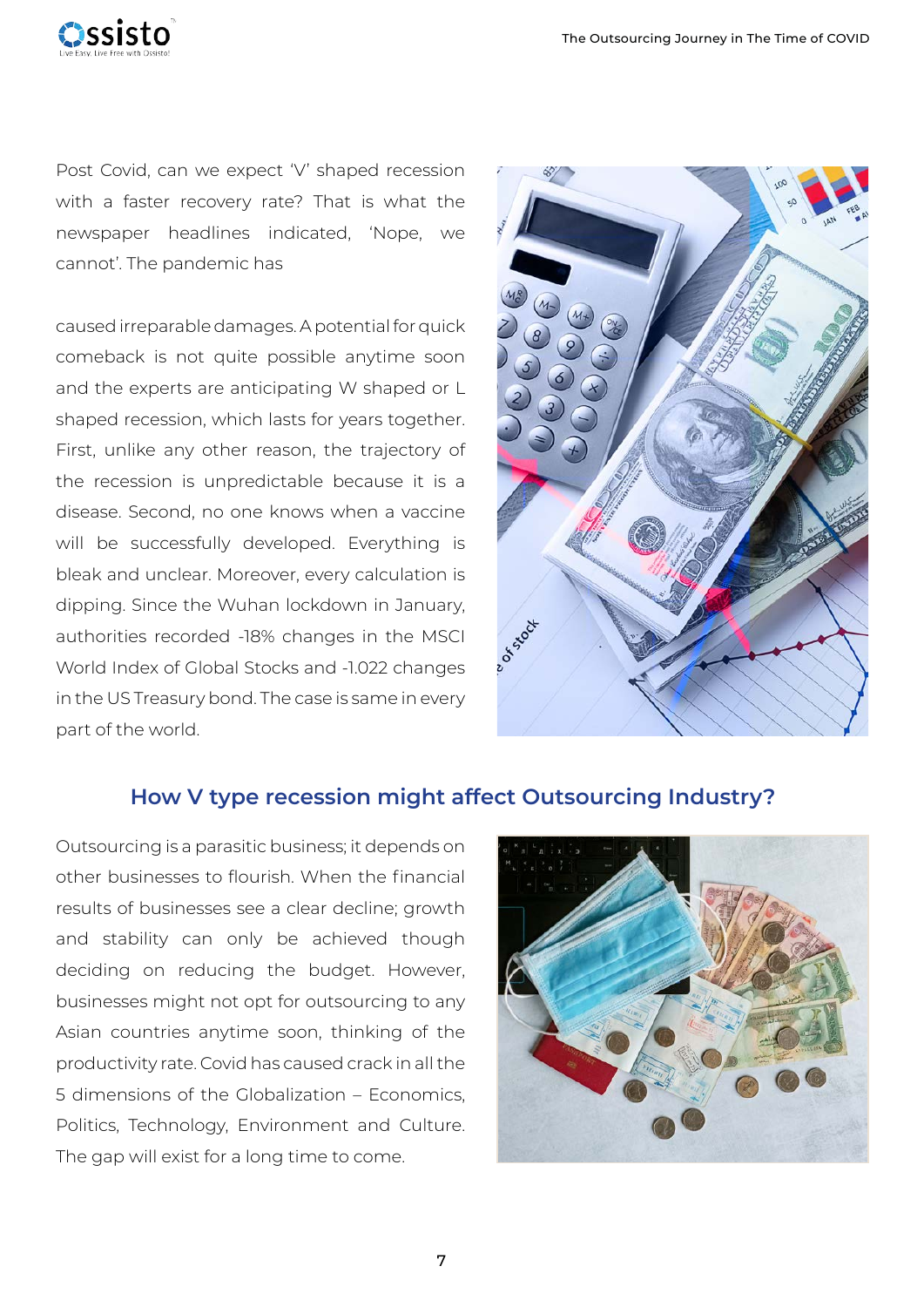<span id="page-7-0"></span>

#### **Demand**

In case V type recovery is possible post Covid, outsourcing, businesses just have a short time to make the maximum revenue before the elevation. Virtual assistance agencies, outsourcing firms and freelancers should build trust in people, before the businesses find its grip again. Competence matters. Like in the 2008 recession, outsourcing can help those businesses looking for the cost-effective solution, if only they show some trust.

#### **Dip**

First and foremost, no experts foresee a V shaped recovery. Businesses are all in a panicky mode, amid trying to secure the jobs of their in-house staffs and protecting its ongoing projects. Choosing to outsource will be the last thing on their list. As different economies function differently, trust factor is also compromised. A firm in the USA might show reluctance in outsourcing new projects to India or Philippines. Obviously, these are judgmental decisions.

#### **U Shaped Recession**

Unfortunately, an economy facing a 'U' shaped recession will take a longer time to come out of the recession. Here, GPD might shrink for several quarters, before the economic revival. Immediately after the Spanish flu that ended in the year 1920, many economies faced a long dragging phase before the elevation. This is a true example of a 'U' shaped recession. The rise after a 'U' shaped decline is expected to be anywhere over a period of 12 to 24 months. Along with GDP, other metrics taken are employment and industrial output.

In the early stages of Coronavirus outbreak, many economists ignored the chances of a recession. Then they plotted a 'V' shaped recovery. Now that it has been many months of steady economic decline due to shutdowns and lockdowns in many parts of the world, some trajectory plotted by top economists indicates 'U' shaped recovery. With approximately 1.5 million confirmed Coronavirus cases and over 100,000 deaths as of April 2020 reports, a 'U' shaped recovery is anticipated.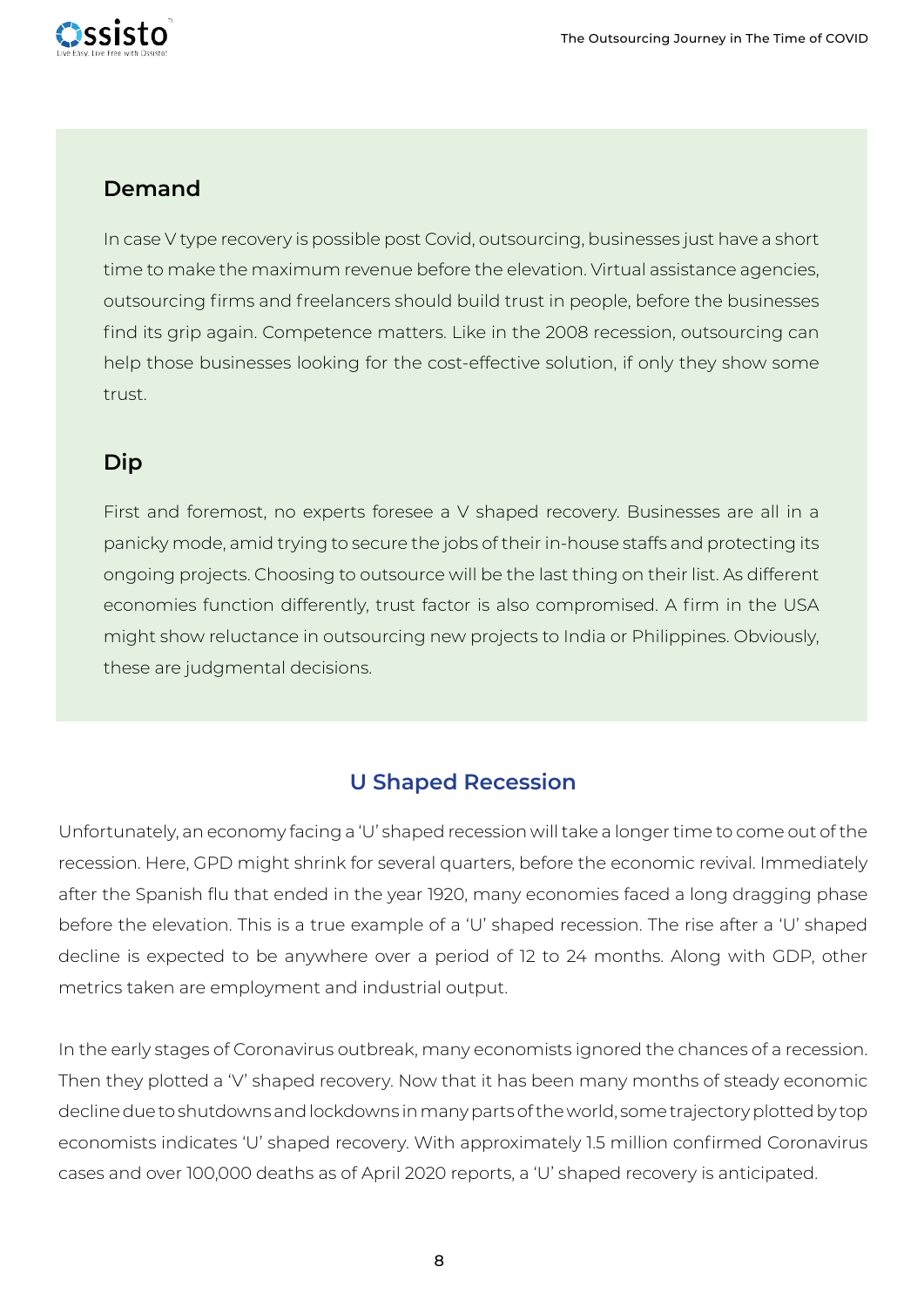#### **How U type recession might affect Outsourcing Industry?**

In a U shaped recovery, the elevation will be slow. Outsourcing business that has right agents, talents and strategies, will be in great demand. However, this again will vary from industry to industry. Policies and restrictions would continue even after the outbreak ends.

<span id="page-8-0"></span>issisto



#### **Demand**

IT-BPO, especially sees a clear opportunity post Covid. Take the example of India. IT industry has proven to be the strongest pillar of its economic growth for 2 decades now. IT-BPOs have given the job and stability to thousands of youth since 1991 economic liberalization initiated by Prime Minister P. V. Narasimha

Rao. Now the situation is that many businesses want to cut down on IT spending, due to the dragging phase. However, agents are trying their maximum to help businesses have continuity by assisting from their homes. WFH is the new work mode in the whole of India. Regular meetings, agent-client conversations, productivity checks are all happening regularly as if in an office environment.

As 'U' shaped recovery suggests, the pace will be slow. Agenda for outsourcing industry is to never give up on the existing project, even though they don't get to work on newer projects

#### **Dip**

The bigger agencies that dealt more with clients from the industries that got badly affected like restaurants, travel, luxury goods, etc. are facing the most trouble in finding revenue. Medium agencies that have a mixed bunch of clients and variety of services all under one roof luckily are able to maintain their businesses. Outsourcing services that can promise on high-quality services, on-time delivery with 100 per cent accuracy and value additions to stand out from a competition, they can survive the race. All throughout the phase of dip in the economy, outsourcing too will suffer, but those companies that are able to support their clients during the dip and slow recovery, they will see success soon.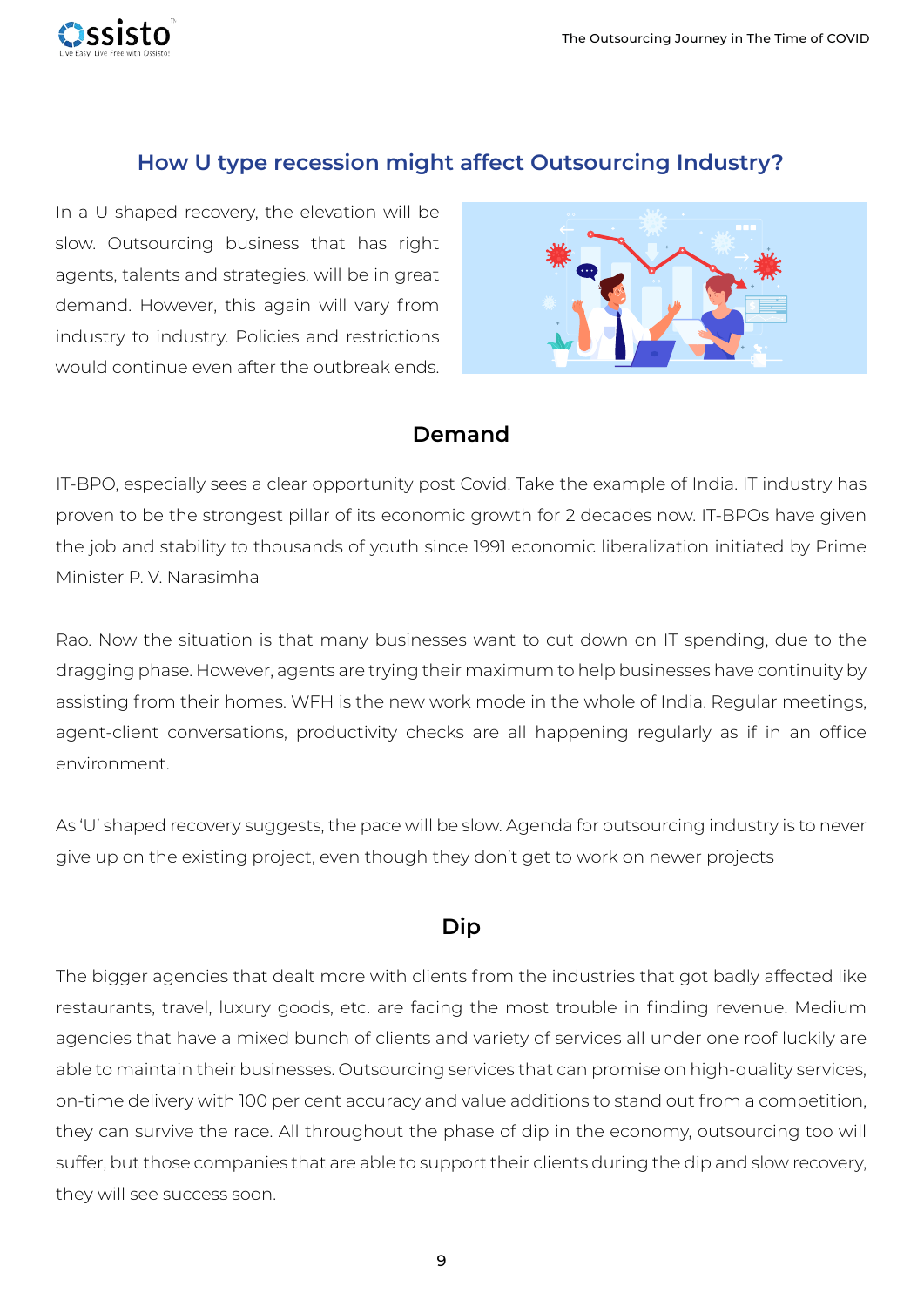

<span id="page-9-0"></span>assisto

Recovery after the L shaped recession is the most difficult one. It might take decades for a recovery. World economic forum suggests that the possibilities of an L Shaped recession are quite impossible. For the dangerous L to occur, the Coronavirus tally should increase. Wuhan, the epicenter of the disease has uplifted the lockdown and it has partially kick-started its industries. Considering all the positive aspects, there is no possibility of an 'L' shaped recession. The worst case scenario can be avoided, if everyone follows the Quarantine rules and safety protocols. Great recession of December 2007 to June 2009, played out to be the 'L' shaped recession.

Dramatic shutdowns have resulted in corporate layoffs, bankruptcies and total chaos. Every political leader, head of the states and other ruling systems are on constant effort to reduce the repercussions. For instance, American President Trump in March 2020 assured that he is going to pass an important bill in favor of those who are out of a job. In one of his Twitter update he mentioned, "For the people that are now out of work because of the important and necessary containment policies, for instance the shutting down of hotels, bars and restaurants, money will soon be coming to you".

#### **How L type recession might affect Outsourcing Industry?**

L shaped recession is often called as a hockey stick slump. Imagine, a diver jumps from a considerable height into a deep pool and doesn't come to the surface for a long time; despite he or she is an ace swimmer. That is exactly what happens post an L shaped recession. Everyone is waiting for the economy to surface successfully, but all in vain. A clear cut example of an L shaped recession is the one that occurred in Japan around 1990 post Japanese asset price bubble burst. This majorly affected real estate and stock markets.

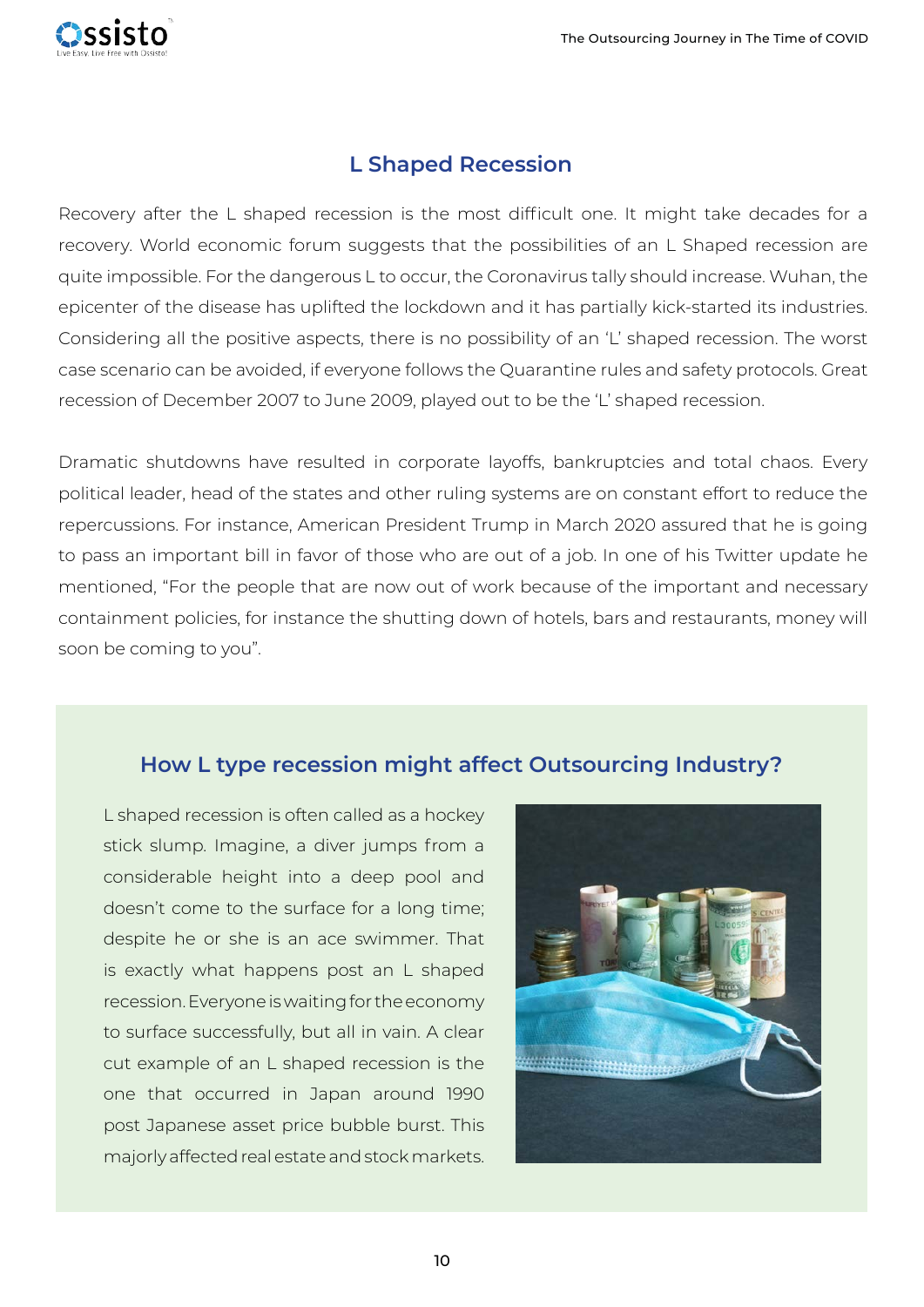<span id="page-10-0"></span>

#### **Demand**

It is easier for a developed nation to free itself from the shackles of recession than for a developing nation in the long run. Many countries have passed amazing business support policies and laws to support those who are out of jobs and for businesses which are on the verge of shutting down. It is good news for outsourcing companies. If businesses around the world continue, there will never be a halt in the outsourcing business unless there is a scene of gloomy L recession.

#### **Dip**

If ever an L shaped recession happens, most outsourcing services will be totally shut down. Hopefully, it wouldn't be the case in any economy.

#### **Tick-Shaped Recession :**

Berenberg (a Hamburg-based multinational full-service investment bank) economist Florian Hense opines that the world economies will face a tick-shaped recession. Tick as in a tick mark and this type is also called as Nike Swoosh. A sudden dip in the economy and then careful progress is the peculiarity of a tick-shaped recovery. Post Coronavirus, even if the lockdown rules and other government regulations eases up, people will be spending less than they used to be and will be super cautious to travel far. As the money exchanges are less post a Nike Swoosh, the economy will get back to normal only slowly. Outsourcing industry will also face a stagnant period, which calls for strategized business planning and wise business decision making that gives utmost value to the clients.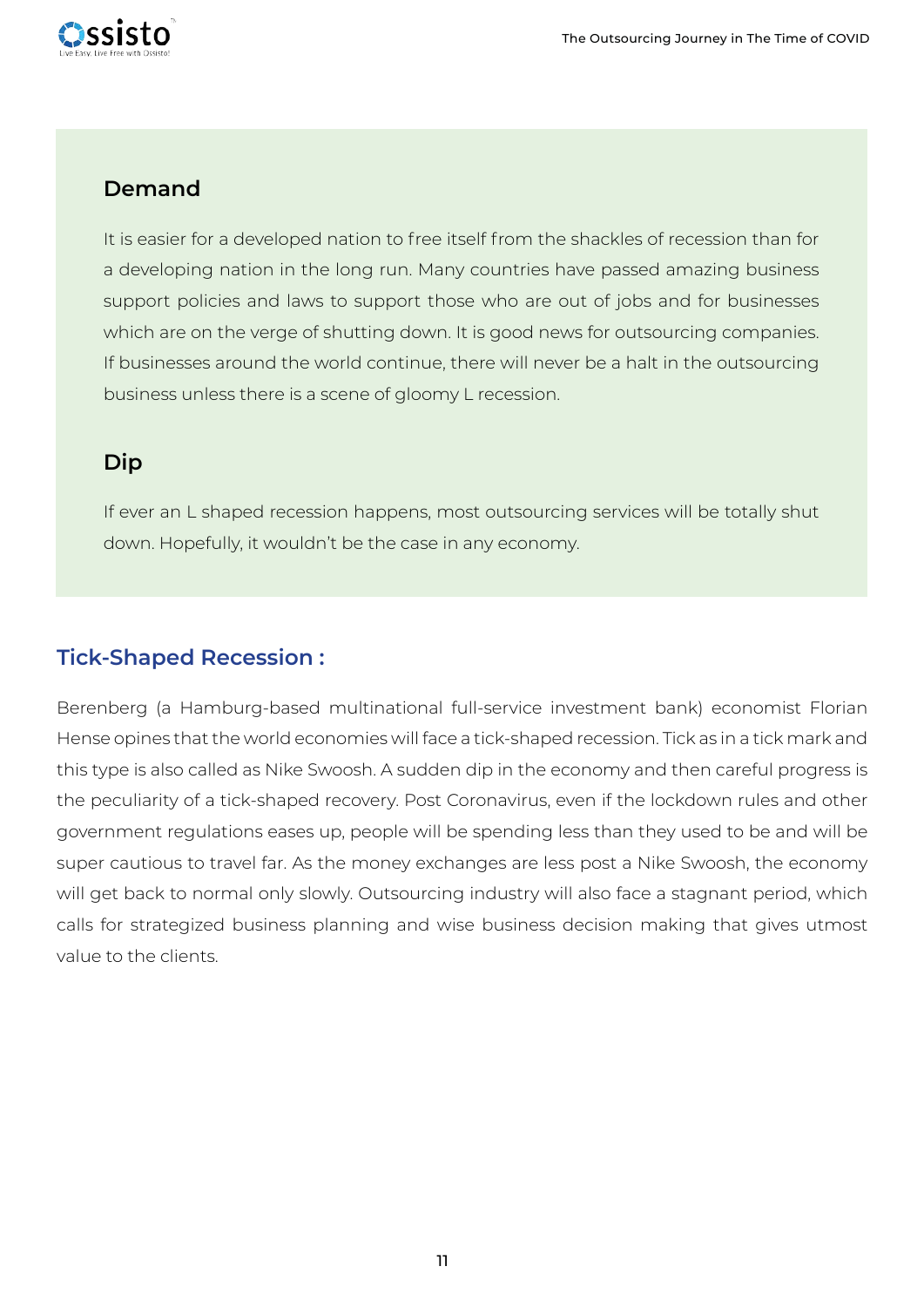<span id="page-11-0"></span>

## **Brave faces of Outsourcing Players**



Economic recovery is going to be quite rough. More than 6.6 million Americans have filed for unemployment benefits within the first 3 months of 2020. It is not just the medicos, journalists and law enforces that have worn the bravest mask during the Covid times, many businesses, especially outsourcing business firms are playing a rough and tough game to help its employees have a proper job. Also, they are serving its existing clients as if nothing grave has ever happened. Many are looking only at the positive side. Take some inspiration from them, especially if you are into outsourcing business.

Countries like India, Ukraine, Romania, Brazil, Taiwan, China and the Philippines have built its economies based on outsourcing. Singapore too has many BPOs, KPOs, Virtual Assistant firms despite being one of the world's progressive nations. Former Prime Minister of Singapore, Lee Kuan Yew has once said "if you deprive yourself of outsourcing and your competitors do not, you are putting yourself out of business." Such nations near future are bleak until the Coronavirus crises come to an end. Basically, it is the trade of ideas rather than tangible items. Despite many of these countries lack great English language skills, they are smart enough to capture IT businesses from the developed nation. Meanwhile, developed nations find it truly economical considering the difference in lifestyle and cost differences in the developing nations. However, Covid-19 situation has created agony to all the industries. It's the developed countries like the UK and USA that has more cases and death rates. Who will think of outsourcing business when health and sustenance is the primary objective? Perhaps, once the economy slowly opens up; again there will be a demand for freelancers, virtual assistants and outsourcing companies.

In such a scenario, outsourcing businesses are trying to play it safe, to retain businesses and to retain its employees. Definitely, it is quite a Herculean task. Here are a few key areas smart businesses are taking extra serious during the Covid times.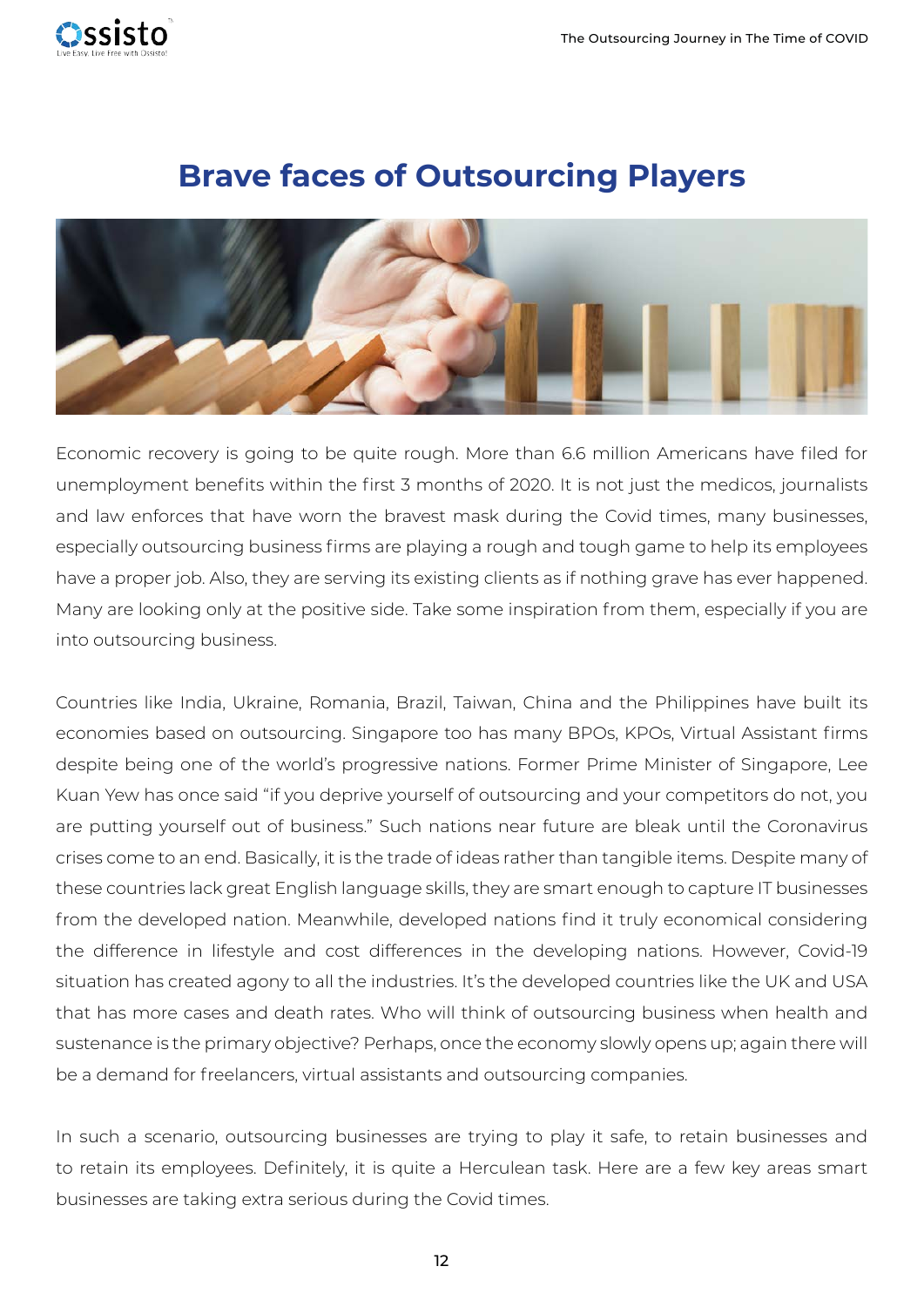

### **1. Understand the Economy :**

To understand the economic flow is as important as keeping the business afloat. According to a very important article published by Harvard Business Review, below concepts need a keen watch by first line managers to take right decisions?

- State of the economy
- Health of the current target market
- Emergence of new market
- Forecasted Covid recovery rate
- Chances for additional capital

Only an agile leader can take the agile executives and others in the right direction.

#### **2. Right Information Flow :**

Every decision taken by a company should be communicated with the clients and the employees alike. Clients should be informed on how their project will not get affected by the lockdowns and restrictions posed by Covid-19 crises. A constant reminder on how the employees are working from home and how their work is constantly monitored gives the clients hope and a secure feeling. Agents should constantly have face 2 face online conversat they have on work flow during these difficult times. This is quite crucial if the client is based out of a different continent.

## **3. Keep An Insightful Data Ready :**

During these difficult times, everyone likes to keep correct data and statistics ready to show the new prospective clients. Outsourcing businesses can showcase examples on how big companies like Apple Inc., IBM, CISCO survived during 2008 recession and how business can still resort to outsourcing during Covid times. Did you know that Apple Inc. outsourced its production to China during the 2008 recession and even now, 1 out of 3 Engineers are outsourced? Trivial facts like this should be included in the insightful data to give a clear picture to the prospective clients. Data on cost efficiency, time saving factors etc, will give more adiposity to the points one is making to keep the business alive.

Vaccine for Coronavirus will take at least a year or so to develop. Until then outsourcing can't go into dormancy. It needs to find a new land that gives them survival means. Venturing out into new domains and market will be quite difficult but, contrary to this point, having a variety of services might attract small businesses. Virtual Assistant firms in particular might get more projects.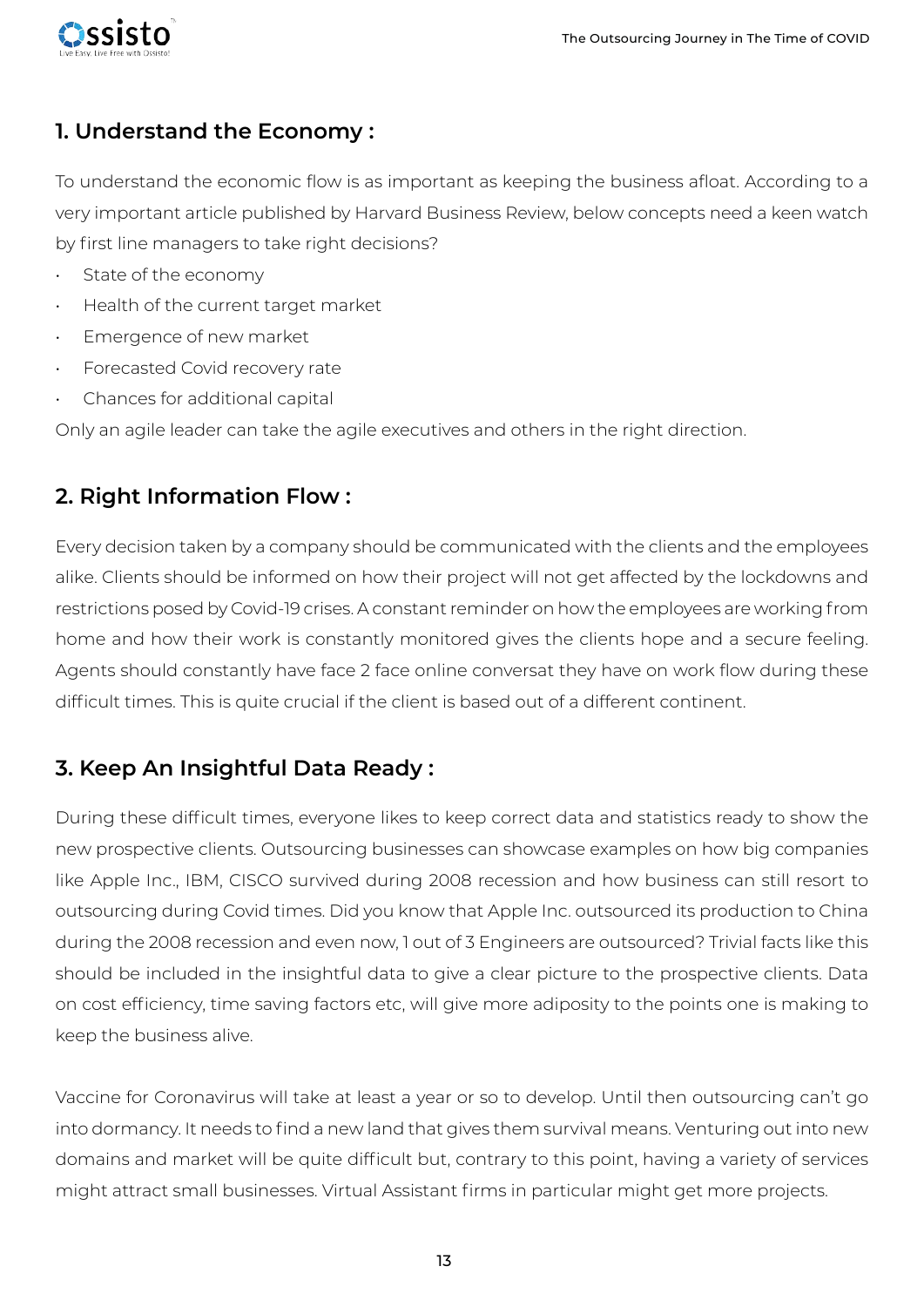

#### **4. Follow Wise Advices :**

In fact, it is always better to listen to those front-runners with deep insights. In a recent CNBC report, a statement clearly points towards how small and medium businesses can still stay afloat amid chaos by setting remote workforces and prepare for a worse outbreak. Frightened customers, skittish employees and an ever dipping market is what businesses are currently dealing with. Along with setting a remote workforce, it's the right time to try Virtual Assistants. You are not too late for this plan.

#### **The Ossisto Story**

Around 47 kilometers away from one of the best airports in India, Kempegowda International Airport (KIA), functions a medium level virtual assistant agency with a wide range of services open to everybody around the globe. Everything was going smooth until February 2020, until Coronavirus confirmed in Bangalore. A busy city with a large population of IT employees and migrant workers suddenly started deserting the city, it is definitely not normal. An efficient management at Ossisto, knew for sure that if work from home and remote working facility is not set up on an immediate basis, everything is going to turn upside down. Its clients along with its employees would suffer in the long run. That is exactly why its employees are allowed to work from their own home but clearly connected and monitored by the authority. Thanks to various technologies and tools available in the market; regular online meetings and discussions are all conducted hassle free, proving remote working is the need of the hour.

#### **5. Learn from the Disaster :**

No one has ever thought that the disaster will cause a large-scale impact on businesses or fewer companies had disaster management plans in place. This is definitely a lesson for most of us and it's the right time to have a set of disaster preparedness policies. It should include :

- Insurance coverage for cancelled trips and business closures
- Allocating contingency funds
- Easy-to-reference guide for people who work from home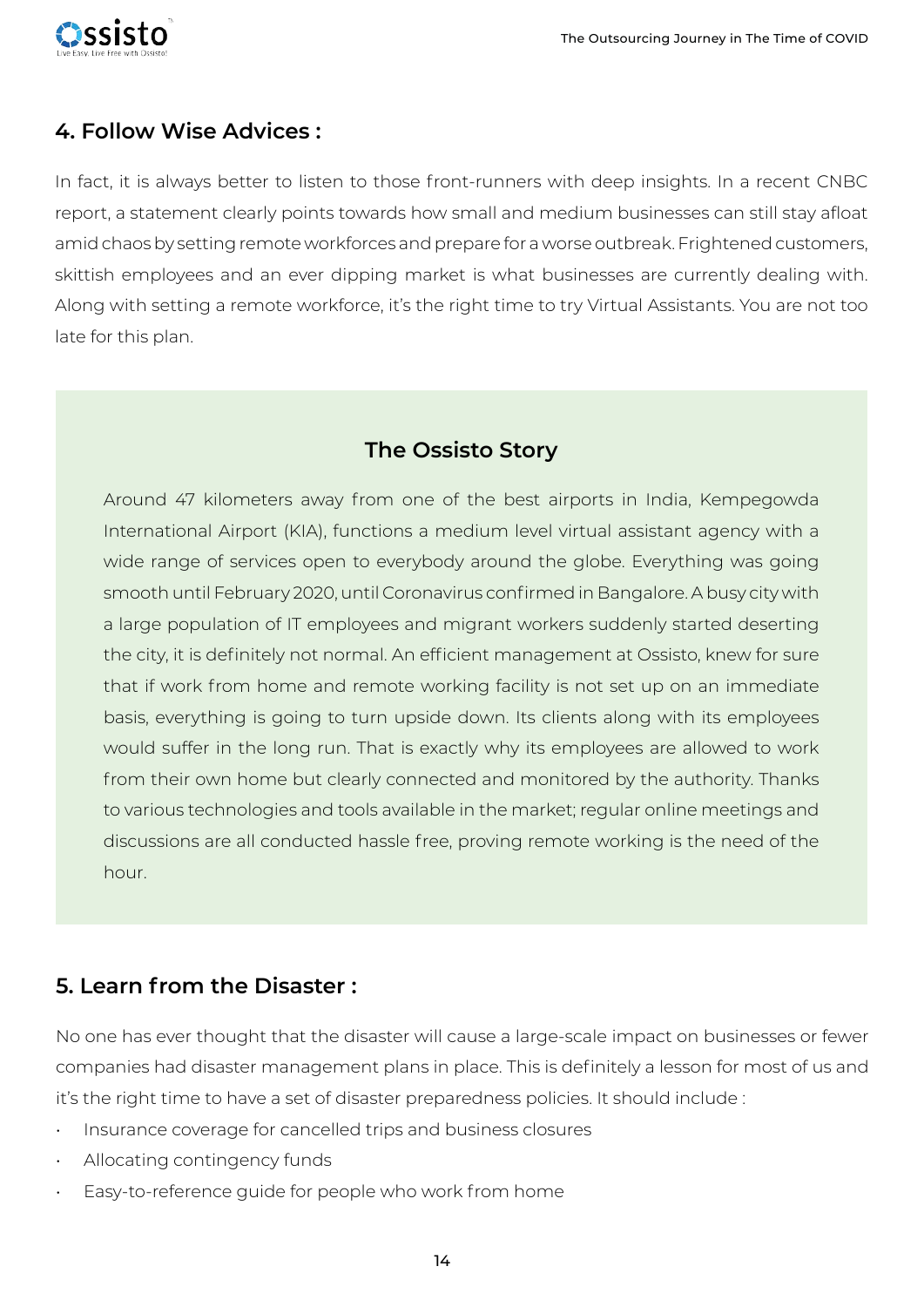

- Setting up rules and regulations for monitoring the work flow
- Delineating ways to appease valuable clients and retain business
- Business continuity plan

Neo-feudal level of wealth inequality is something that many economies will be facing in the near future. Covid-19 and its ripple effect will continue to haunt outsourcing industry for some unspecified period of time. However, smart business will survive relying on endless possibilities posed by outsourcing, freelancers and virtual assistant firms. While VAs and outsourcing firms have to deal some of the important questions like;

- Am I pricing the jobs right?
- Where to find the most profitable clients?
- Does the agency have money to make the payroll?
- Are the employees working from home effectively?, etc.

We are all in this together, so mutual help and support is irreplaceable.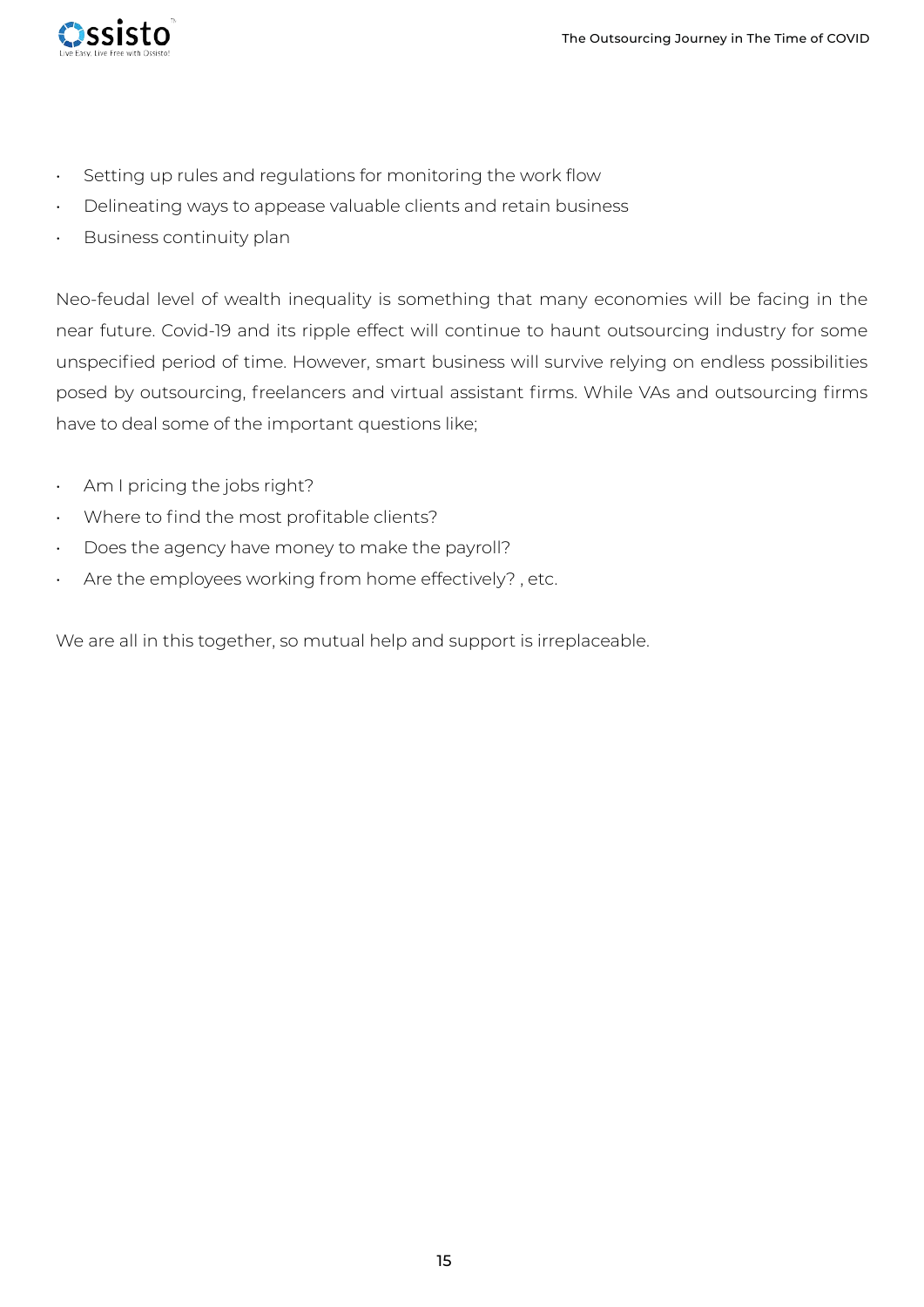<span id="page-15-0"></span>

# **Conclusion**

Through careful analysis of business trends in 2020, outsourcing businesses can chart out the future plan suiting the current economic scenes. Filter out negative news and stay positive as far as one can. Good news for companies in India and other Asian countries are that some statistics suggest an increased demand for outsourcing services. Amid Corona chaos, western companies are increasingly dependent on BPO functions provided by Asian nations. Despite, logistical and technical trouble faced by companies in Asian Countries, they are able to serve the clients in a very effective way. In India alone 4 million people are surviving on IT and outsourcing Industry. More than 1.3 million are an integral part of BPO sector. Definitely, to developing nation –Outsourcing industry is more than picking up a call from clients and getting a work for done for him or her. It is about sustenance and living. It's a battle for developed and developing nations alike, but it is also a chance to test the capabilities and value system.

Covid-19 will fall into the pages of history texts and future generations will learn about it. This trial and tribulations are to test your business caliber. Don't fall out of progress. This too shall pass.

#### **References**

https://www.marketplace.org/2020/03/17/how-bad-coronavirus-recession-going-to-be/ https://www.jpmorgan.com/global/research/2020-covid19-recession-recovery https://www.investopedia.com/terms/u/u-shaped-recovery.asp https://www.bloomberg.com/news/articles/2020-03-31/a-quick-rebound-from-virus-economists-have-reason-todoubt-it https://www.telegraph.co.uk/finance/recession/5517306/Economic-recovery-is-swoosh-the-shape-were-in.html https: //www.salon.com/2020/04/11/economist-gives-up-hope-for-v-shaped-recovery-now-predicts-a-veryprolonged-recession\_partner/ https://www.moneycontrol.com/news/coronavirus/covid-19-luvw-square-rootrecession-and-recovery-can-come-invarious-shapes-and-sizes-5106451.html